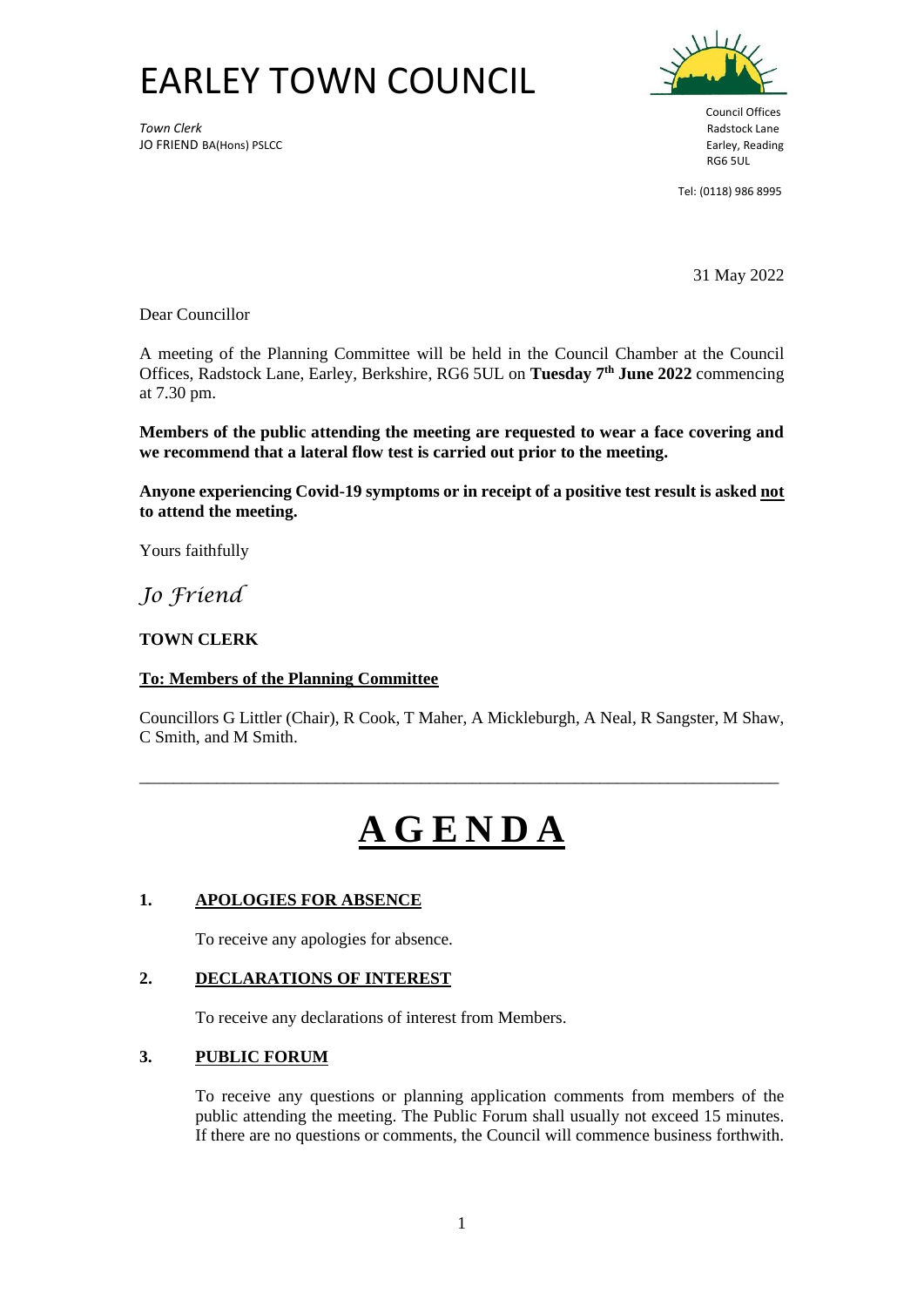### **4. MINUTES OF PREVIOUS MEETING**

4.1 To consider the Minutes of the Meeting of the Planning Committee held on  $10<sup>th</sup>$  May 2022 and, if appropriate, to agree that they represent a true and correct record and **RESOLVE** they be signed.

#### **5. APPLICATIONS FOR PLANNING PERMISSION**

5.1 Decision Notices Issued by the Local Planning Authority

To note the Decision Notices issued by the Local Planning Authority in respect of applications previously before the Committee.

*See Appendix A*

#### 5.2 Planning Applications Received since last meeting of this Committee

To consider the applications received since the last meeting. See Weekly Lists dated  $13<sup>th</sup>$  May,  $20<sup>th</sup>$  May,  $27<sup>th</sup>$  May and  $3<sup>rd</sup>$  June 2022. Details can also be found on our website at: <https://www.earley-tc.gov.uk/planning-applications/>

> *See Appendix B See Supplementary Agenda (provided under separate cover)*

- 5.2.1 "No Objection" Recommendations
- 5.2.2 "Conditional Approval" Recommendations
- 5.2.3 Applications Requiring a Committee Decision
- 5.2.4 Tree Work Applications
- 5.3 Permitted Development Rights
- 5.4 Applications Withdrawn
- 5.5 Adjoining Parish Consultations

#### **6. PLANNING APPEALS**

6.1 Appeal Decision

#### 6.1.1 212655 – 10 Graffham Close, Earley, Reading, RG6 4DJ

To note that the Secretary of State has made a decision in relation to Wokingham Borough Council's refusal of planning permission for the proposed erection of twostorey side extension following the demolition of existing garage, to allow and grant planning permission. *Appeal Ref: APP/X0360/D/21/3289221*

## **7. PLANNING ENFORCEMENT STATISTICS**

To note that no planning enforcement figures have been received from Wokingham Borough Council since the last meeting.